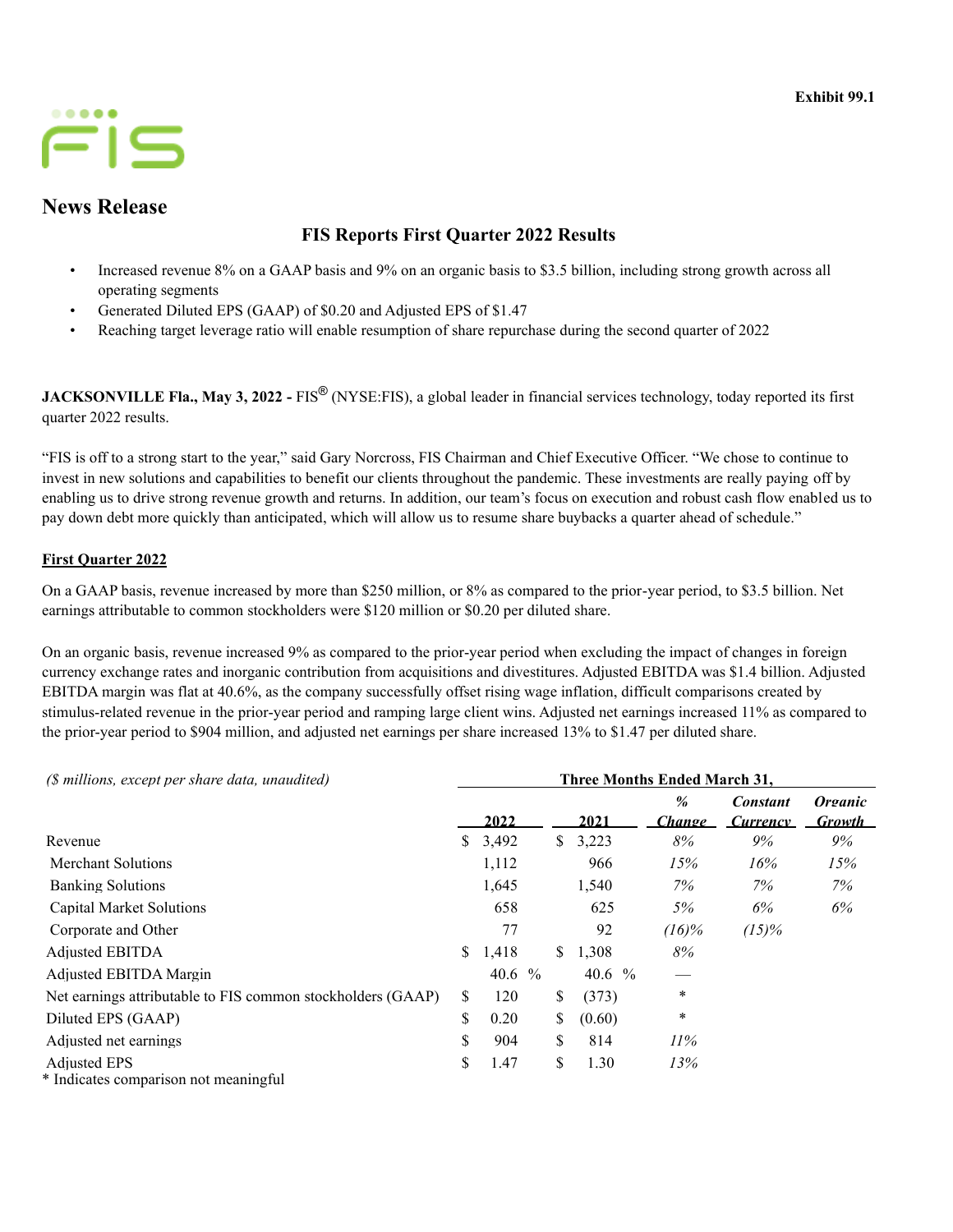### **Operating Segment Information**

### • *Banking Solutions:*

Revenue increased by 7% on both a GAAP and an organic basis as compared to the prior-year period to \$1.6 billion. Adjusted EBITDA increased 5% as compared to the prior-year period to \$697 million. Adjusted EBITDA margin contracted by 90 basis points as compared to the prior-year period to 42.4%, primarily due to wage inflation, difficult comparisons created by stimulus-related revenue in the prior-year period, including from the Paycheck Protection Program (PPP), and ramping large client wins.

### • *Capital Market Solutions:*

Revenue increased by 5% on a GAAP basis and 6% on an organic basis as compared to the prior-year period to \$658 million, primarily due to strong growth in recurring revenue. Adjusted EBITDA increased by 7% as compared to the prioryear period to \$308 million. Adjusted EBITDA margin expanded by 60 basis points over the prior-year period to 46.8%, primarily due to continued operating leverage.

### • *Merchant Solutions:*

Revenue increased by 15% on both a GAAP and an organic basis as compared to the prior-year period to \$1.1 billion. Adjusted EBITDA increased by 16% as compared to the prior-year period to \$522 million. Adjusted EBITDA margin expanded by 30 basis points to 47.0%. During the first quarter, global volume increased by 10% as compared to the prioryear period to \$517 billion, and transactions increased by 7% to 11.4 billion.

# **Additional Merchant Disclosure**

|                                     | Three Months Ended March 31, |      |      |                  |  |  |
|-------------------------------------|------------------------------|------|------|------------------|--|--|
|                                     |                              |      |      | $\%$             |  |  |
|                                     | 2022                         | 2021 |      | <u>Change - </u> |  |  |
| Revenue (\$M)                       | \$<br>1,112                  | S    | 966  | 15%              |  |  |
| Global Volume <sup>1</sup> ( $$B$ ) | 517                          |      | 468  | 10%              |  |  |
| US Volume <sup>1</sup> $(SB)$       | 383                          |      | 349  | 10%              |  |  |
| Transactions <sup>2</sup> (B)       | 11.4                         |      | 10.7 | 7%               |  |  |

<sup>1</sup> Volume refers to the total dollar value of the transactions processed during the stated period

<sup>2</sup> Transaction refers to an instance of buying or selling a good or service in exchange for money

### *• Corporate and Other:*

First quarter revenue decreased by 16% as compared to the prior-year period to \$77 million, primarily due to the continuing wind down of non-strategic businesses. Adjusted EBITDA loss was \$110 million, including \$125 million of corporate expenses.

### **Balance Sheet and Cash Flows**

As of March 31, 2022, debt outstanding totaled \$19.2 billion. First quarter net cash provided by operating activities was \$896 million, and free cash flow was \$786 million.

FIS continued to reduce leverage which will enable the resumption of share repurchase under its existing 100 million share authorization during the second quarter. In addition, FIS increased its quarterly dividend by 21% as compared to the prior-year period to \$0.47 per share, paying a total of \$287 million in dividends during the first quarter.

FIS currently expects to primarily utilize free cash flow through the end of 2023 to return capital to shareholders. During 2022, the Company expects to repurchase shares worth approximately \$3 billion, primarily during the second half of the year.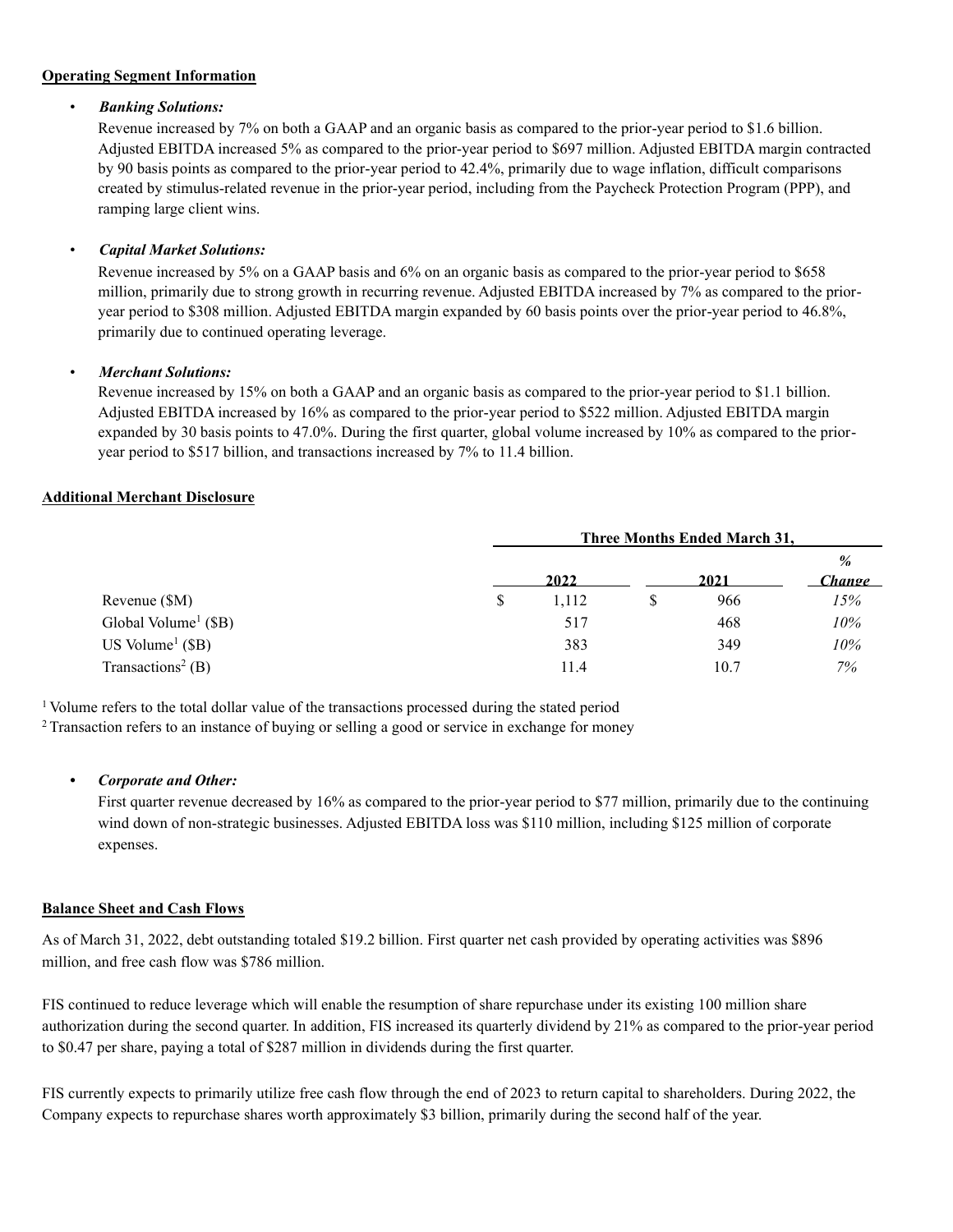### **Second Quarter and Full-Year 2022 GAAP Guidance**

| (\$ millions, except share data)                           | O <sub>2</sub> 2022 | <b>FY 2022</b>      |
|------------------------------------------------------------|---------------------|---------------------|
| Revenue                                                    | $$3,650 - $3,685$   | $$14,780 - $14,925$ |
| Diluted EPS                                                | $$0.40 - $0.50$     | $$2.10 - $2.50$     |
|                                                            |                     |                     |
| <b>Second Quarter and Full-Year 2022 Non-GAAP Guidance</b> |                     |                     |
| (\$ millions, except share data)                           | O <sub>2</sub> 2022 | <b>FY 2022</b>      |
| Revenue (GAAP)                                             | $$3,650 - $3,685$   | $$14,780 - $14,925$ |

### **COVID-19 Update**

FIS has continued to prioritize investments in solutions and services that help address the needs of our clients throughout the ongoing global pandemic in order to increase the Company's potential to sustain accelerated revenue growth. During the first quarter, COVID-19's impact on our financial results lessened due to the opening of markets, offset in part by the impact of COVID-19 variants.

#### **Webcast**

FIS will sponsor a live webcast of its earnings conference call with the investment community beginning at 8:30 a.m. (EDT) Tuesday, May 3, 2022. To access the webcast, go to the Investor Relations section of FIS' homepage, www.fisglobal.com. A replay will be available after the conclusion of the live webcast.

#### **About FIS**

FIS is a leading provider of technology solutions for financial institutions and businesses of all sizes and across any industry globally. We enable the movement of commerce by unlocking the financial technology that powers the world's economy. Our employees are dedicated to advancing the way the world pays, banks and invests through our trusted innovation, system performance and flexible architecture. We help our clients use technology in innovative ways to solve business-critical challenges and deliver superior experiences for their customers. Headquartered in Jacksonville, Florida, FIS is a member of the Fortune 500® and the Standard & Poor's 500® Index.

To learn more, visit www.fisglobal.com. Follow FIS on Facebook, LinkedIn and Twitter (@FISGlobal).

### **FIS Use of Non-GAAP Financial Information**

Generally Accepted Accounting Principles (GAAP) is the term used to refer to the standard framework of guidelines for financial accounting in the United States. GAAP includes the standards, conventions, and rules accountants follow in recording and summarizing transactions and in the preparation of financial statements. In addition to reporting financial results in accordance with GAAP, we have provided certain non-GAAP financial measures.

These non-GAAP measures include constant currency revenue, organic revenue growth, adjusted EBITDA, adjusted EBITDA margin, adjusted net earnings, adjusted EPS, and free cash flow. These non-GAAP measures may be used in this release and/or in the attached supplemental financial information.

We believe these non-GAAP measures help investors better understand the underlying fundamentals of our business. As further described below, the non-GAAP revenue and earnings measures presented eliminate items management believes are not indicative of FIS' operating performance. The constant currency and organic revenue growth measures adjust for the effects of exchange rate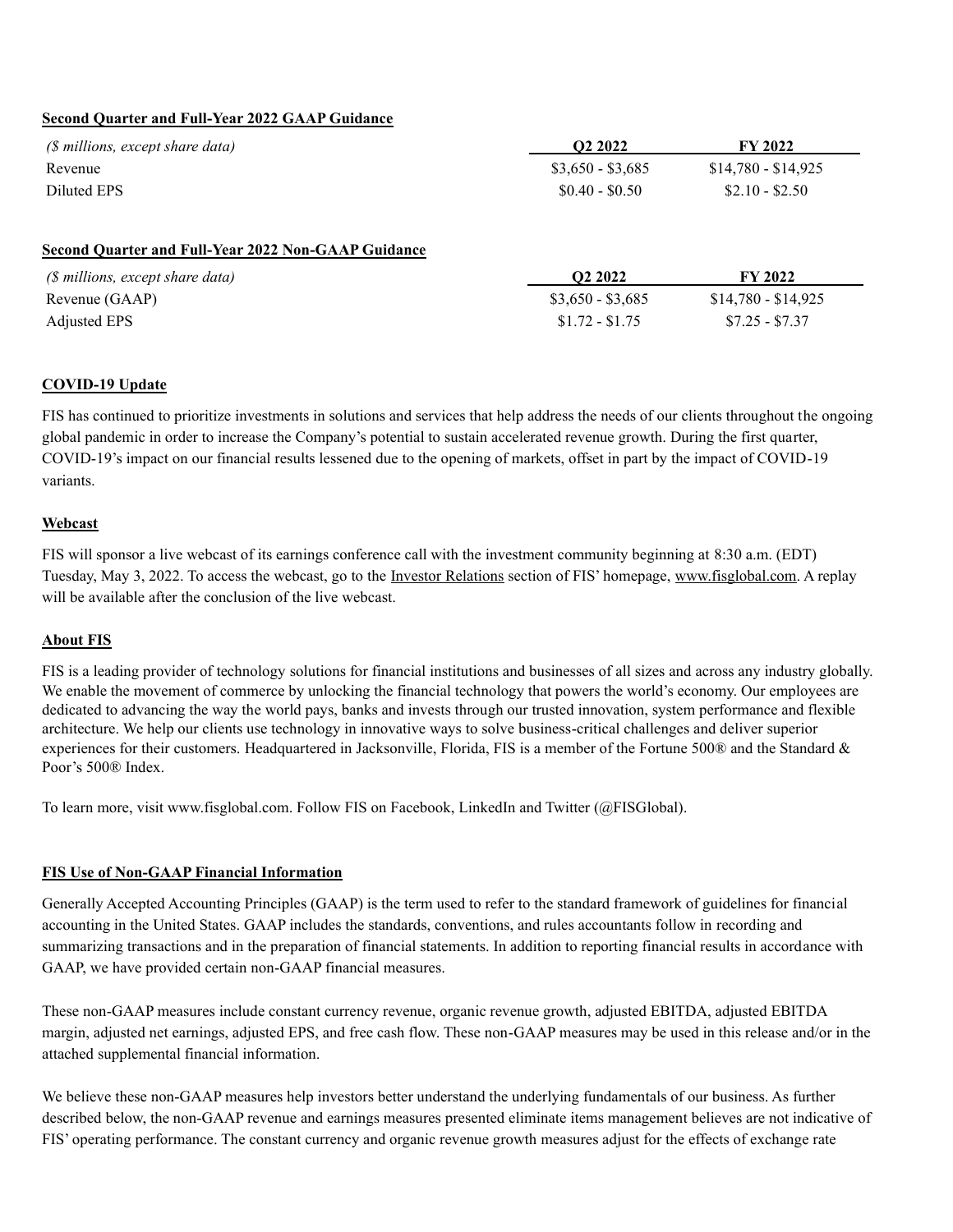fluctuations, while organic revenue growth also adjusts for acquisitions and divestitures and excludes revenue from Corporate and Other, giving investors further insight into our performance. Finally, free cash flow provides further information about the ability of our business to generate cash. For these reasons, management also uses these non-GAAP measures in its assessment and management of FIS' performance.

As described below, our Adjusted EBITDA and Adjusted Net Earnings measures also exclude incremental and direct costs resulting from the COVID-19 pandemic. Management believes that this adjustment may help investors understand the longer-term fundamentals of our underlying business.

**Constant currency revenue** represents reported operating segment revenue excluding the impact of fluctuations in foreign currency exchange rates in the current period.

**Organic revenue growth** is constant currency revenue, as defined above, for the current period compared to an adjusted revenue base for the prior period, which is adjusted to add pre-acquisition revenue of acquired businesses for a portion of the prior year matching the portion of the current year for which the business was owned, and subtract pre-divestiture revenue for divested businesses for the portion of the prior year matching the portion of the current year for which the business was not owned, for any acquisitions or divestitures by FIS. When referring to organic revenue growth, revenues from our Corporate and Other segment, which is comprised of revenue from non-strategic businesses, are excluded.

**Adjusted EBITDA** reflects net earnings before interest, other income (expense), taxes, equity method investment earnings (loss), and depreciation and amortization, and excludes certain costs and other transactions that management deems non-operational in nature, the removal of which improves comparability of operating results across reporting periods. It also excludes incremental and direct costs resulting from the COVID-19 pandemic. This measure is reported to the chief operating decision maker for purposes of making decisions about allocating resources to the segments and assessing their performance. For this reason, adjusted EBITDA, as it relates to our segments, is presented in conformity with Accounting Standards Codification 280, Segment Reporting, and is excluded from the definition of non-GAAP financial measures under the Securities and Exchange Commission's Regulation G and Item 10(e) of Regulation S-K.

**Adjusted EBITDA margin** reflects adjusted EBITDA, as defined above, divided by revenue.

**Adjusted net earnings** excludes the impact of certain costs and other transactions which management deems non-operational in nature, the removal of which improves comparability of operating results across reporting periods. It also excludes the impact of acquisition-related purchase accounting amortization and equity method investment earnings (loss), both of which are recurring. It also excludes incremental and direct costs resulting from the COVID-19 pandemic.

**Adjusted EPS** reflects adjusted net earnings, as defined above, divided by weighted average diluted shares outstanding.

**Free cash flow** reflects net cash provided by operating activities, adjusted for the net change in settlement assets and obligations and excluding certain transactions that are closely associated with non-operating activities or are otherwise non-operational in nature and not indicative of future operating cash flows, including incremental and direct costs resulting from the COVID-19 pandemic, less capital expenditures excluding capital expenditures related to the Company's new headquarters. Free cash flow does not represent our residual cash flow available for discretionary expenditures, since we have mandatory debt service requirements and other nondiscretionary expenditures that are not deducted from the measure.

Any non-GAAP measures should be considered in context with the GAAP financial presentation and should not be considered in isolation or as a substitute for GAAP measures. Further, FIS' non-GAAP measures may be calculated differently from similarly titled measures of other companies. Reconciliations of these non-GAAP measures to related GAAP measures, including footnotes describing the specific adjustments, are provided in the attached schedules and in the Investor Relations section of the FIS website, www.fisglobal.com.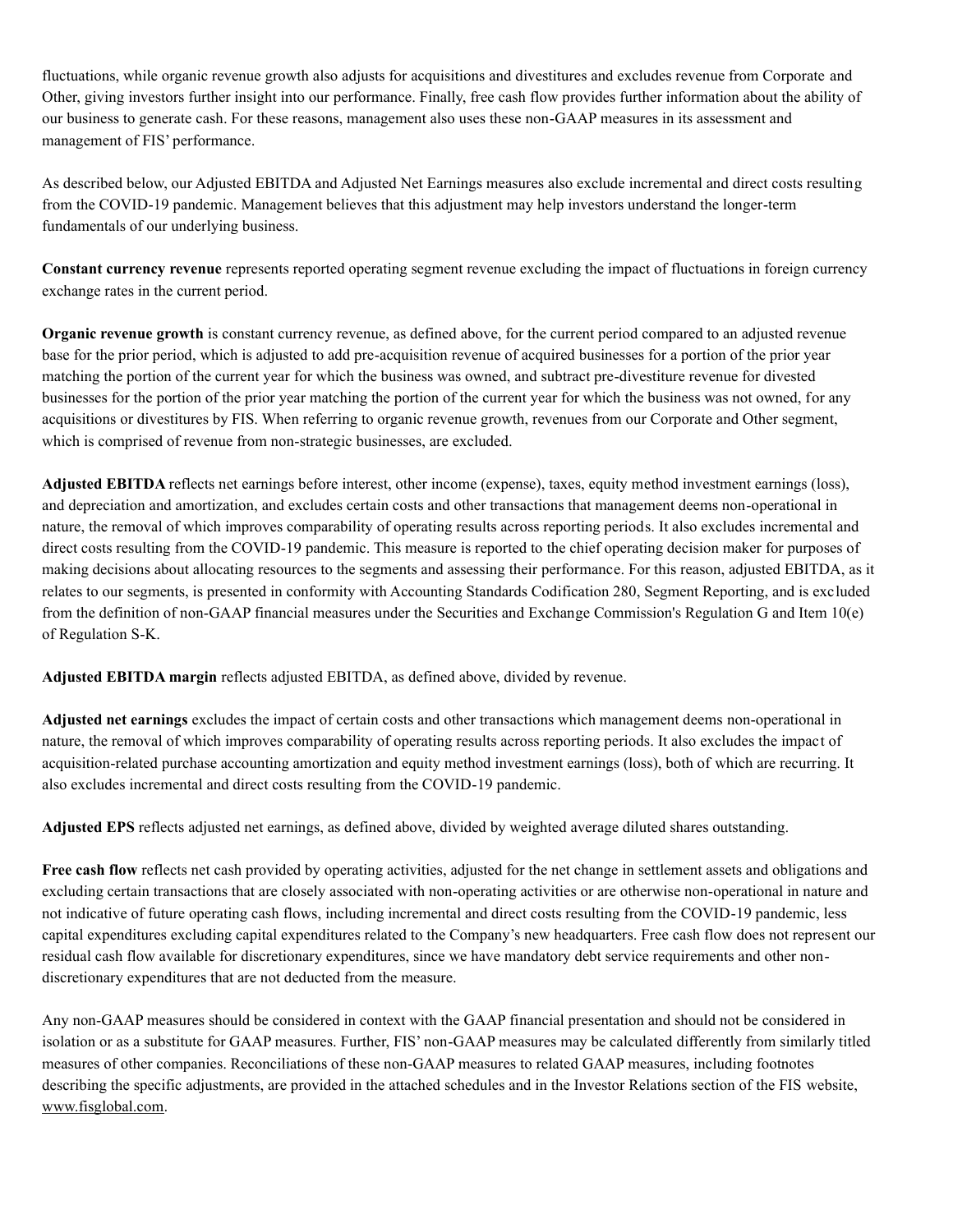### **Forward-Looking Statements**

This earnings release and today's webcast contain "forward-looking statements" within the meaning of the U.S. federal securities laws. Statements that are not historical facts, including statements about anticipated financial outcomes, including any earnings guidance or projections of the Company, projected revenue or expense synergies, business and market conditions, outlook, foreign currency exchange rates, deleveraging plans, expected dividends and share repurchases, the Company's sales pipeline and anticipated profitability and growth, as well as other statements about our expectations, beliefs, intentions, or strategies regarding the future, or other characterizations of future events or circumstances, are forward-looking statements. These statements relate to future events and our future results and involve a number of risks and uncertainties. Forward-looking statements are based on management's beliefs as well as assumptions made by, and information currently available to, management.

Actual results, performance or achievement could differ materially from those contained in these forward-looking statements. The risks and uncertainties to which forward-looking statements are subject include the following, without limitation:

- the outbreak or recurrence of the novel coronavirus and any related variants ("COVID-19") and measures to reduce its spread, including the impact of governmental or voluntary actions such as business shutdowns and stay-at-home orders in certain geographies;
- the duration, including any recurrence, of the COVID-19 pandemic and its impacts, including reductions in consumer and business spending, and instability of the financial markets in heavily impacted areas across the globe;
- the economic and other impacts of COVID-19 on our clients which affect the sales of our solutions and services and the implementation of such solutions;
- the risk of losses in the event of defaults by merchants (or other parties) to which we extend credit in our card settlement operations or in respect of any chargeback liability, either of which could adversely impact liquidity and results of operations;
- changes in general economic, business and political conditions, including those resulting from COVID-19 or other pandemics, a recession, intensified international hostilities, acts of terrorism, increased rates of inflation, changes in either or both the United States and international lending, capital and financial markets or currency fluctuations;
- the risk that acquired businesses will not be integrated successfully or that the integration will be more costly or more timeconsuming and complex than anticipated;
- the risk that cost savings and synergies anticipated to be realized from acquisitions may not be fully realized or may take longer to realize than expected;
- the risks of doing business internationally;
- the effect of legislative initiatives or proposals, statutory changes, governmental or applicable regulations and/or changes in industry requirements, including privacy and cybersecurity laws and regulations;
- the risks of reduction in revenue from the elimination of existing and potential customers due to consolidation in, or new laws or regulations affecting, the banking, retail and financial services industries or due to financial failures or other setbacks suffered by firms in those industries;
- changes in the growth rates of the markets for our solutions;
- the amount, declaration and payment of future dividends is at the discretion of our Board of Directors and depends on, among other things, our investment opportunities, results of operations, financial condition, cash requirements, future prospects, the duration and impact of the COVID-19 pandemic, and other factors that may be considered relevant by our Board of Directors, including legal and contractual restrictions;
- the amount and timing of any future share repurchases is subject to, among other things, our share price, our other investment opportunities and cash requirements, our results of operations and financial condition, our future prospects and other factors that may be considered relevant by our Board of Directors and management;
- failures to adapt our solutions to changes in technology or in the marketplace;
- internal or external security breaches of our systems, including those relating to unauthorized access, theft, corruption or loss of personal information and computer viruses and other malware affecting our software or platforms, and the reactions of customers, card associations, government regulators and others to any such events;
- the risk that implementation of software, including software updates, for customers or at customer locations or employee error in monitoring our software and platforms may result in the corruption or loss of data or customer information, interruption of business operations, outages, exposure to liability claims or loss of customers;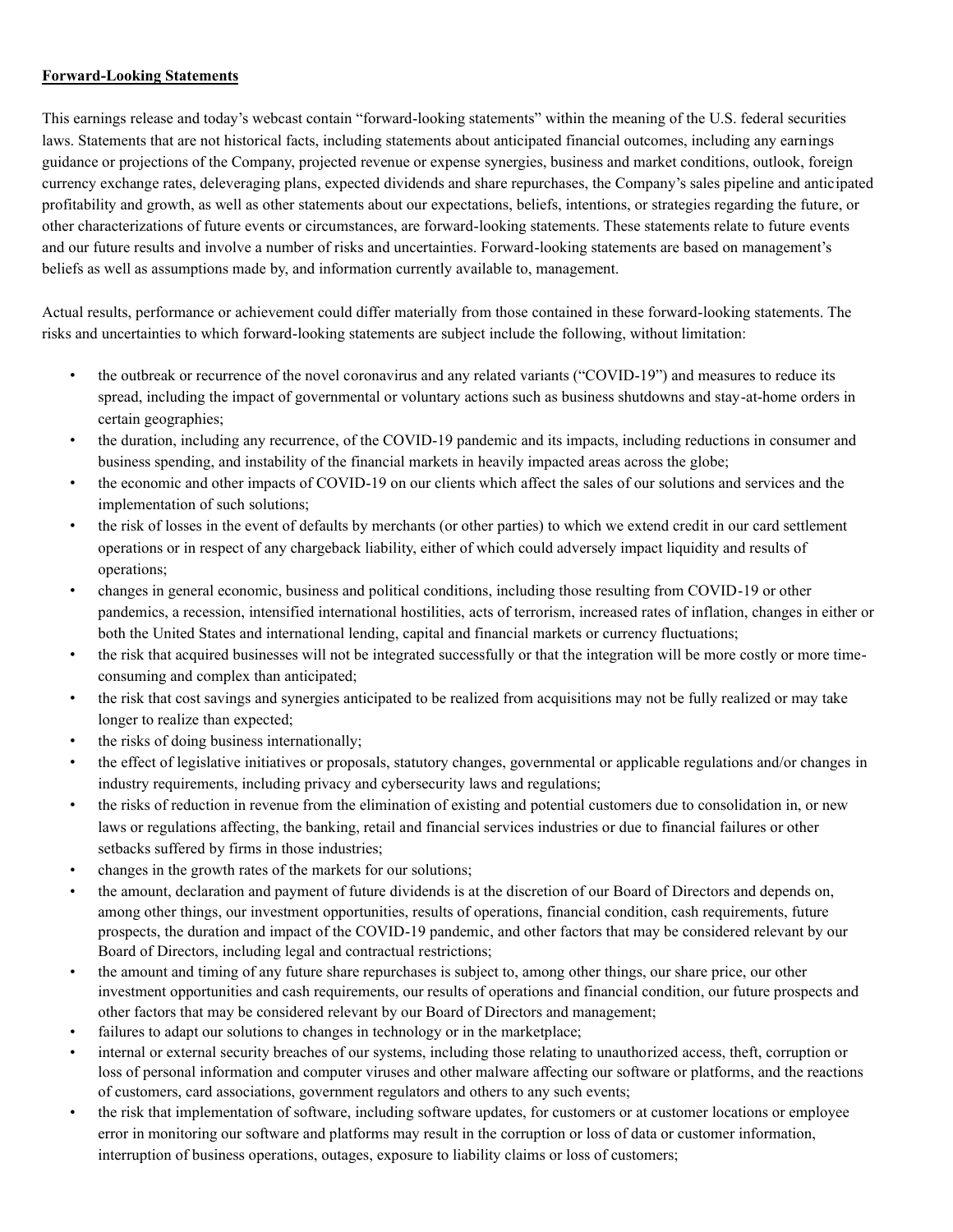- the reaction of current and potential customers to communications from us or regulators regarding information security, risk management, internal audit or other matters;
- the risk that policies and resulting actions of the current administration in the U.S. may result in additional regulations and executive orders, as well as additional regulatory and tax costs;
- competitive pressures on pricing related to the decreasing number of community banks in the U.S., the development of new disruptive technologies competing with one or more of our solutions, increasing presence of international competitors in the U.S. market and the entry into the market by global banks and global companies with respect to certain competitive solutions, each of which may have the impact of unbundling individual solutions from a comprehensive suite of solutions we provide to many of our customers;
- the failure to innovate in order to keep up with new emerging technologies, which could impact our solutions and our ability to attract new, or retain existing, customers;
- an operational or natural disaster at one of our major operations centers;
- failure to comply with applicable requirements of payment networks or changes in those requirements;
- fraud by merchants or bad actors; and
- other risks detailed in the "Risk Factors" and other sections of our Annual Report on Form 10-K for the fiscal year ended December 31, 2021, in our quarterly reports on Form 10-Q and in our other filings with the Securities and Exchange Commission.

Other unknown or unpredictable factors also could have a material adverse effect on our business, financial condition, results of operations and prospects. Accordingly, readers should not place undue reliance on these forward-looking statements. These forwardlooking statements are inherently subject to uncertainties, risks and changes in circumstances that are difficult to predict. Except as required by applicable law or regulation, we do not undertake (and expressly disclaim) any obligation and do not intend to publicly update or review any of these forward-looking statements, whether as a result of new information, future events or otherwise.

### **For More Information**

Ellyn Raftery, 904.438.6083 Nathan Rozof, CFA, 904.438.6918 Chief Marketing Officer **Executive Vice President** Executive Vice President FIS Global Marketing and Corporate Communications FIS Corporate Finance and Investor Relations Ellyn.Raftery@fisglobal.com Nathan.Rozof@fisglobal.com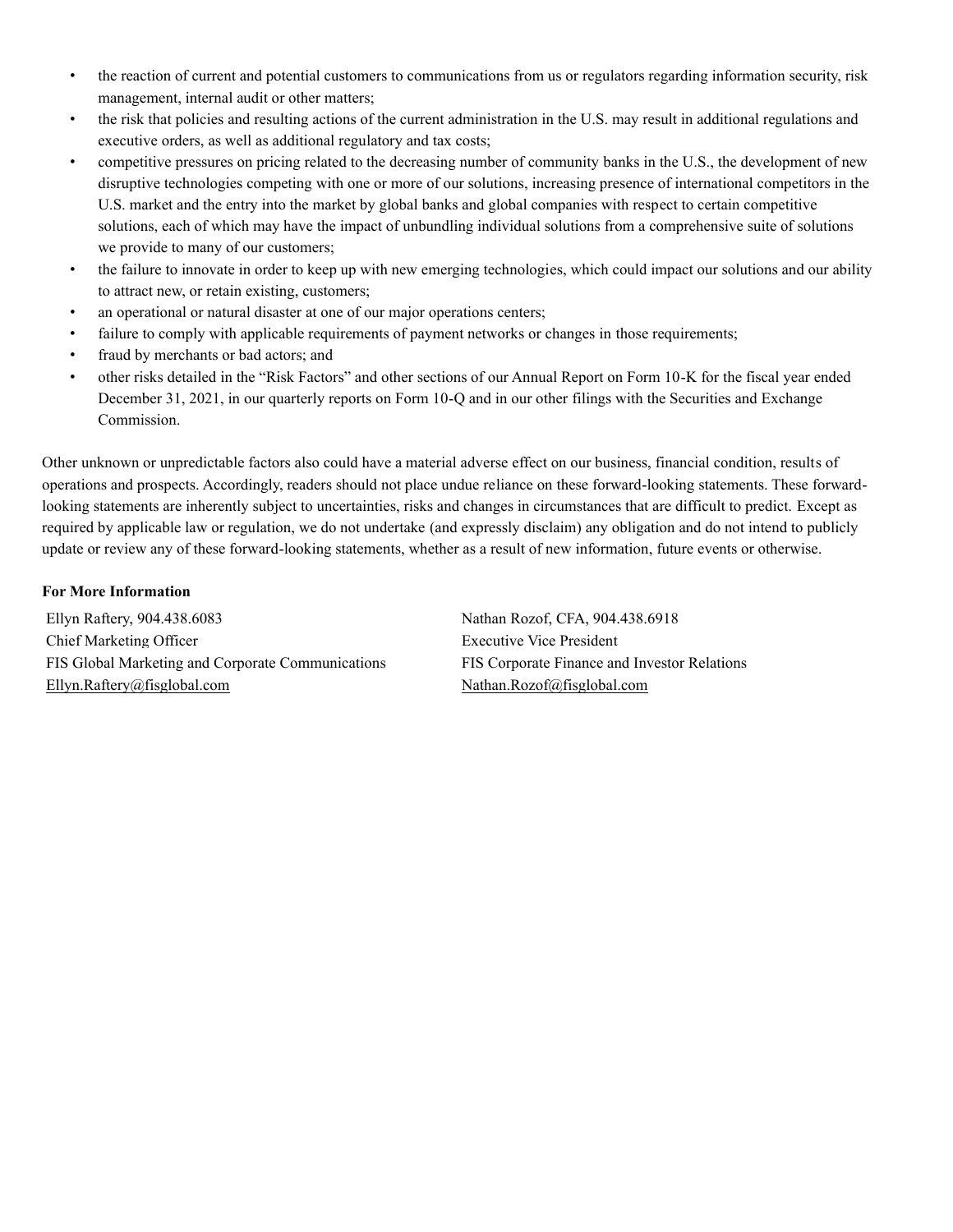# Fidelity National Information Services, Inc. Earnings Release Supplemental Financial Information May 3, 2022

| Exhibit A | Condensed Consolidated Statements of Earnings - Unaudited for the three months ended March 31, 2022 and<br>2021                                          |
|-----------|----------------------------------------------------------------------------------------------------------------------------------------------------------|
| Exhibit B | Condensed Consolidated Balance Sheets - Unaudited as of March 31, 2022, and December 31, 2021                                                            |
| Exhibit C | Condensed Consolidated Statements of Cash Flows - Unaudited for the three months ended March 31, 2022<br>and 2021                                        |
| Exhibit D | Supplemental Non-GAAP Financial Information - Unaudited for the three months ended March 31, 2022 and<br>2021                                            |
| Exhibit E | Supplemental GAAP to Non-GAAP Reconciliations - Unaudited for the three months ended March 31, 2022<br>and $2021$                                        |
| Exhibit F | Supplemental GAAP to Non-GAAP Reconciliations on Guidance - Unaudited for the three months ended<br>June 30, 2022, and full year ended December 31, 2022 |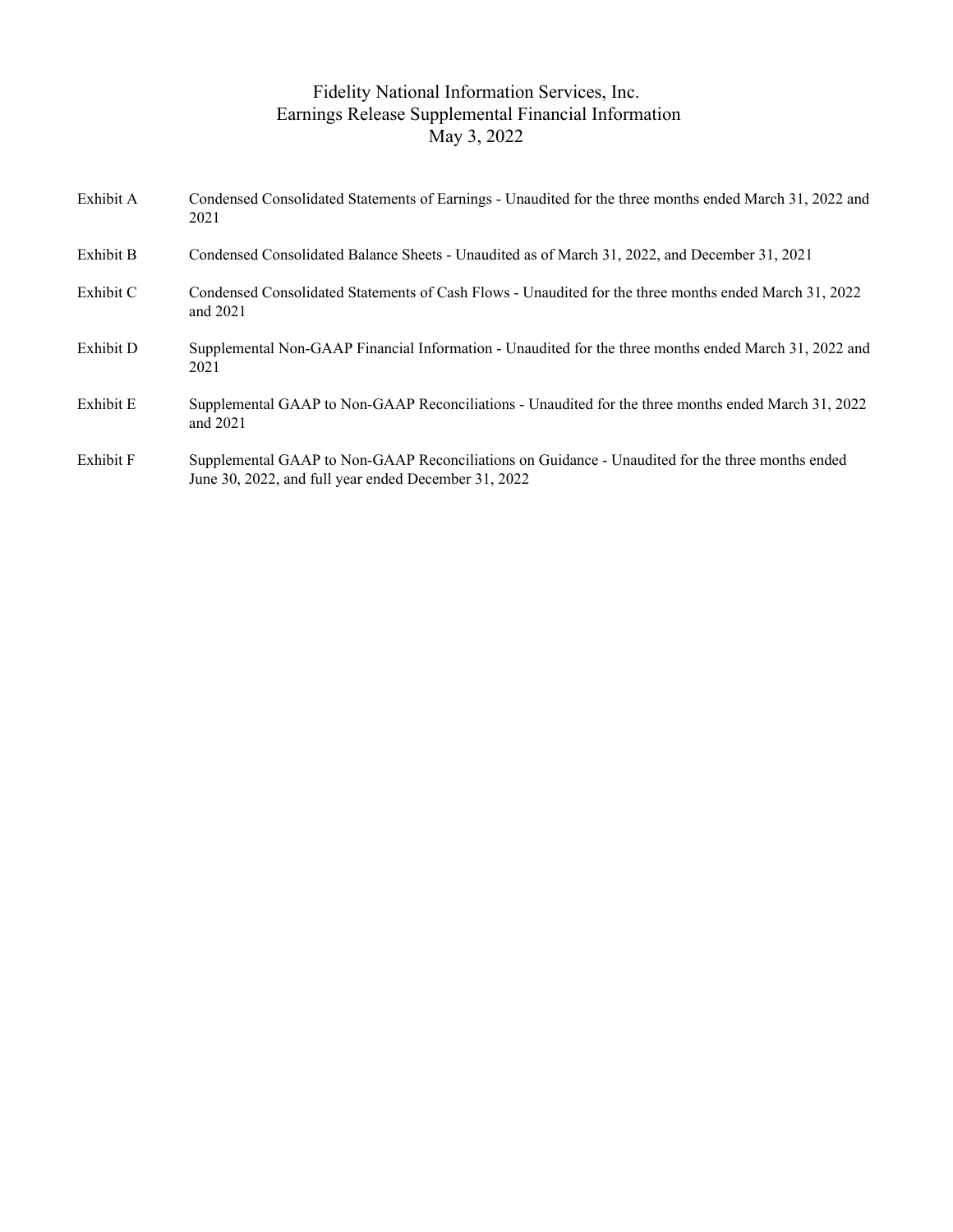# **FIDELITY NATIONAL INFORMATION SERVICES, INC. CONDENSED CONSOLIDATED STATEMENTS OF EARNINGS — UNAUDITED (In millions, except per share amounts)**

#### **Exhibit A**

|                                                                                  | Three months ended March 31, |              |  |  |  |  |
|----------------------------------------------------------------------------------|------------------------------|--------------|--|--|--|--|
|                                                                                  | 2022                         | 2021         |  |  |  |  |
| Revenue                                                                          | $\mathbf S$<br>3,492         | \$<br>3,223  |  |  |  |  |
| Cost of revenue                                                                  | 2,242                        | 2,118        |  |  |  |  |
| Gross profit                                                                     | 1,250                        | 1,105        |  |  |  |  |
| Selling, general, and administrative expenses                                    | 1,035                        | 1,006        |  |  |  |  |
| Asset impairments                                                                | 58                           |              |  |  |  |  |
| Operating income                                                                 | 157                          | 99           |  |  |  |  |
| Other income (expense):                                                          |                              |              |  |  |  |  |
| Interest expense, net                                                            | (43)                         | (74)         |  |  |  |  |
| Other income (expense), net                                                      | 61                           | (493)        |  |  |  |  |
| Total other income (expense), net                                                | 18                           | (567)        |  |  |  |  |
| Earnings (loss) before income taxes and equity method investment earnings (loss) | 175                          | (468)        |  |  |  |  |
| Provision (benefit) for income taxes                                             | 54                           | (97)         |  |  |  |  |
| Equity method investment earnings (loss)                                         |                              | $\mathbf{1}$ |  |  |  |  |
| Net earnings (loss)                                                              | 121                          | (370)        |  |  |  |  |
| Net (earnings) loss attributable to noncontrolling interest                      | (1)                          | (3)          |  |  |  |  |
| Net earnings (loss) attributable to FIS common stockholders                      | 120                          | (373)        |  |  |  |  |
|                                                                                  |                              |              |  |  |  |  |
| Net earnings (loss) per share-basic attributable to FIS common stockholders      | 0.20                         | (0.60)       |  |  |  |  |
| Weighted average shares outstanding-basic                                        | 610                          | 621          |  |  |  |  |
| Net earnings (loss) per share-diluted attributable to FIS common stockholders    | 0.20                         | (0.60)       |  |  |  |  |
| Weighted average shares outstanding-diluted                                      | 614                          | 621          |  |  |  |  |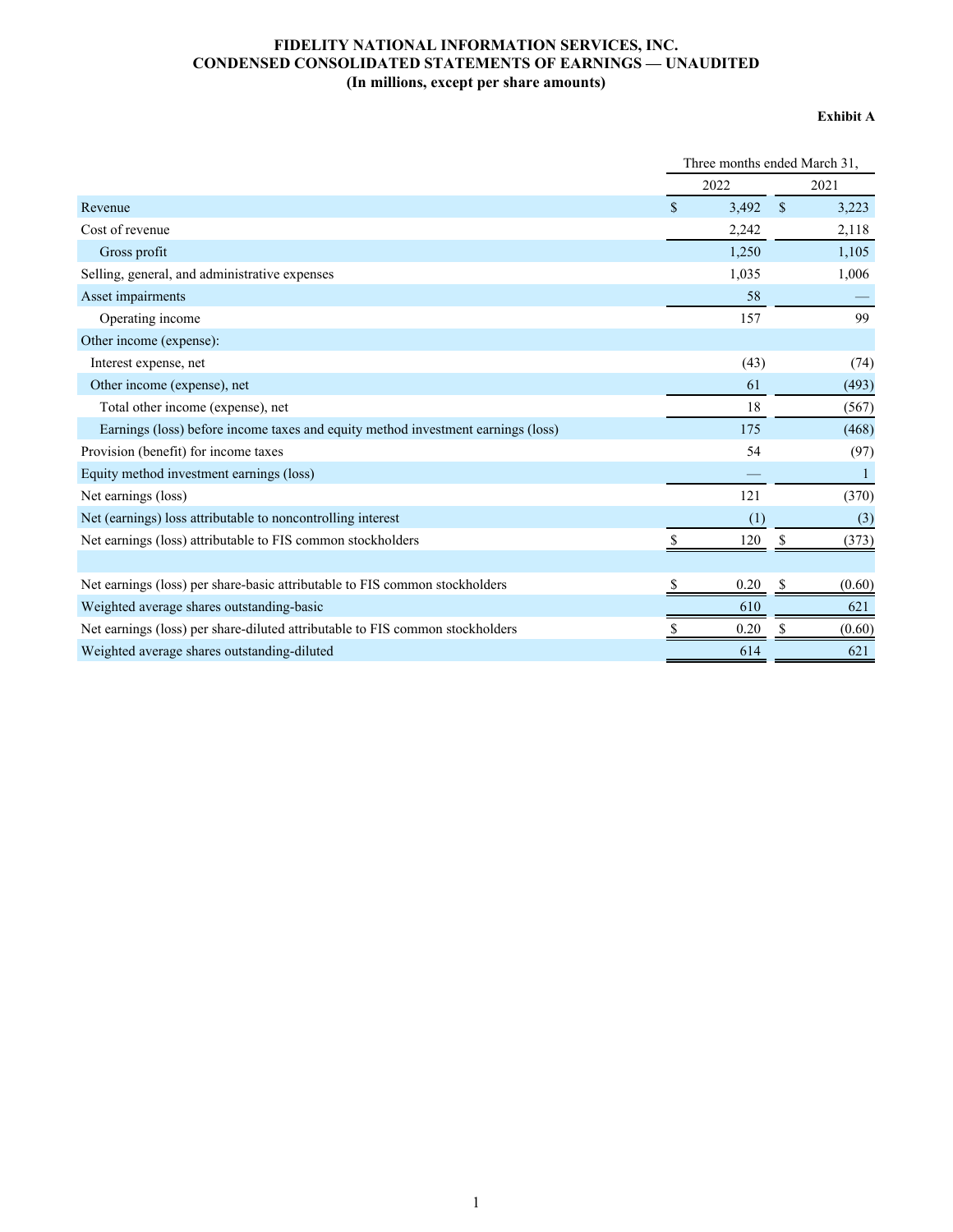# **FIDELITY NATIONAL INFORMATION SERVICES, INC. CONDENSED CONSOLIDATED BALANCE SHEETS — UNAUDITED (In millions, except per share amounts)**

#### **Exhibit B**

|                                                                   |               | March 31,<br>2022 | December 31.<br>2021 |         |  |
|-------------------------------------------------------------------|---------------|-------------------|----------------------|---------|--|
| <b>ASSETS</b>                                                     |               |                   |                      |         |  |
| Current assets:                                                   |               |                   |                      |         |  |
| Cash and cash equivalents                                         | \$            | 1,547             | \$                   | 2,010   |  |
| Settlement assets                                                 |               | 4,062             |                      | 4,020   |  |
| Trade receivables, net                                            |               | 3,655             |                      | 3,772   |  |
| Other receivables                                                 |               | 260               |                      | 355     |  |
| Prepaid expenses and other current assets                         |               | 621               |                      | 551     |  |
| Total current assets                                              |               | 10,145            |                      | 10,708  |  |
| Property and equipment, net                                       |               | 901               |                      | 949     |  |
| Goodwill                                                          |               | 52,988            |                      | 53,330  |  |
| Intangible assets, net                                            |               | 10,854            |                      | 11,539  |  |
| Software, net                                                     |               | 3,235             |                      | 3,299   |  |
| Other noncurrent assets                                           |               | 2,132             |                      | 2,137   |  |
| Deferred contract costs, net                                      |               | 943               |                      | 969     |  |
| Total assets                                                      | $\mathbb S$   | 81,198            | $\mathbb{S}$         | 82,931  |  |
| <b>LIABILITIES, REDEEMABLE NONCONTROLLING INTEREST AND EQUITY</b> |               |                   |                      |         |  |
| Current liabilities:                                              |               |                   |                      |         |  |
| Accounts payable, accrued and other liabilities                   | \$            | 2,690             | \$                   | 2,864   |  |
| Settlement payables                                               |               | 5,228             |                      | 5,295   |  |
| Deferred revenue                                                  |               | 847               |                      | 779     |  |
| Short-term borrowings                                             |               | 2,682             |                      | 3,911   |  |
| Current portion of long-term debt                                 |               | 2,330             |                      | 1,617   |  |
| Total current liabilities                                         |               | 13,777            |                      | 14,466  |  |
| Long-term debt, excluding current portion                         |               | 14,208            |                      | 14,825  |  |
| Deferred income taxes                                             |               | 4,055             |                      | 4,193   |  |
| Other noncurrent liabilities                                      |               | 1,948             |                      | 1,915   |  |
| <b>Total liabilities</b>                                          |               | 33,988            |                      | 35,399  |  |
|                                                                   |               |                   |                      |         |  |
| Redeemable noncontrolling interest                                |               | 174               |                      | 174     |  |
| Equity:                                                           |               |                   |                      |         |  |
| FIS stockholders' equity:                                         |               |                   |                      |         |  |
| Preferred stock \$0.01 par value                                  |               |                   |                      |         |  |
| Common stock \$0.01 par value                                     |               | 6                 |                      | 6       |  |
| Additional paid in capital                                        |               | 46,536            |                      | 46,466  |  |
| Retained earnings                                                 |               | 2,721             |                      | 2,889   |  |
| Accumulated other comprehensive earnings (loss)                   |               | 106               |                      | 252     |  |
| Treasury stock, at cost                                           |               | (2, 343)          |                      | (2,266) |  |
| Total FIS stockholders' equity                                    |               | 47,026            |                      | 47,347  |  |
| Noncontrolling interest                                           |               | 10                |                      | 11      |  |
| Total equity                                                      |               | 47,036            |                      | 47,358  |  |
| Total liabilities, redeemable noncontrolling interest and equity  | <sup>\$</sup> | 81,198            | $\sqrt{\frac{2}{2}}$ | 82,931  |  |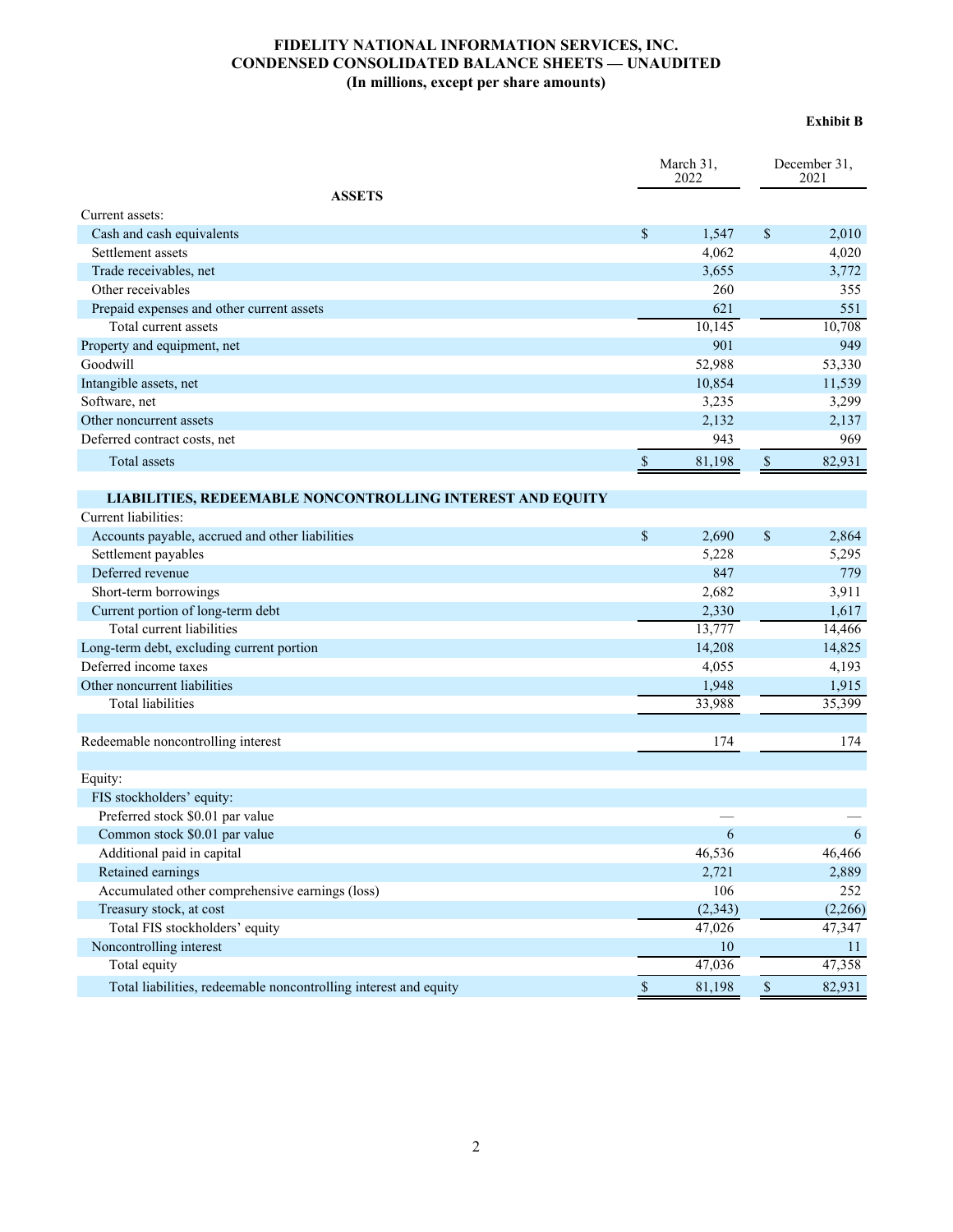### **FIDELITY NATIONAL INFORMATION SERVICES, INC. CONDENSED CONSOLIDATED STATEMENTS OF CASH FLOWS — UNAUDITED (In millions)**

### **Exhibit C**

|                                                                                               | Three months ended March 31, |          |             |           |
|-----------------------------------------------------------------------------------------------|------------------------------|----------|-------------|-----------|
|                                                                                               |                              | 2022     |             | 2021      |
| Cash flows from operating activities:                                                         |                              |          |             |           |
| Net earnings (loss)                                                                           | $\mathbf S$                  | 121      | $\mathbf S$ | (370)     |
| Adjustment to reconcile net earnings (loss) to net cash provided by operating activities:     |                              |          |             |           |
| Depreciation and amortization                                                                 |                              | 1,013    |             | 953       |
| Amortization of debt issuance costs                                                           |                              | 7        |             | 7         |
| Asset impairments                                                                             |                              | 58       |             |           |
| Loss (gain) on sale of businesses, investments and other                                      |                              |          |             | (1)       |
| Loss on extinguishment of debt                                                                |                              | —        |             | 528       |
| Stock-based compensation                                                                      |                              | 57       |             | 157       |
| Deferred income taxes                                                                         |                              | (112)    |             | (22)      |
| Net changes in assets and liabilities, net of effects from acquisitions and foreign currency: |                              |          |             |           |
| Trade and other receivables                                                                   |                              | 62       |             | (219)     |
| Settlement activity                                                                           |                              | (162)    |             | 122       |
| Prepaid expenses and other assets                                                             |                              | (152)    |             | (129)     |
| Deferred contract costs                                                                       |                              | (73)     |             | (113)     |
| Deferred revenue                                                                              |                              | 55       |             | 89        |
| Accounts payable, accrued liabilities and other liabilities                                   |                              | 22       |             | (166)     |
| Net cash provided by operating activities                                                     |                              | 896      |             | 836       |
|                                                                                               |                              |          |             |           |
| Cash flows from investing activities:<br>Additions to property and equipment                  |                              | (108)    |             | (69)      |
| Additions to software                                                                         |                              | (304)    |             |           |
|                                                                                               |                              |          |             | (229)     |
| Other investing activities, net                                                               |                              | 122      |             | (23)      |
| Net cash provided by (used in) investing activities                                           |                              | (290)    |             | (321)     |
| Cash flows from financing activities:                                                         |                              |          |             |           |
| Borrowings                                                                                    |                              | 15,902   |             | 13,858    |
| Repayment of borrowings and other financing obligations                                       |                              | (16,609) |             | (14, 364) |
| Debt issuance costs                                                                           |                              |          |             | (74)      |
| Net proceeds from stock issued under stock-based compensation plans                           |                              | 33       |             | 73        |
| Treasury stock activity                                                                       |                              | (77)     |             | (494)     |
| Dividends paid                                                                                |                              | (287)    |             | (244)     |
| Other financing activities, net                                                               |                              | (47)     |             | (136)     |
| Net cash provided by (used in) financing activities                                           |                              | (1,085)  |             | (1,381)   |
| Effect of foreign currency exchange rate changes on cash                                      |                              | (103)    |             | (40)      |
| Net increase (decrease) in cash, cash equivalents and restricted cash                         |                              | (582)    |             | (906)     |
| Cash, cash equivalents and restricted cash, beginning of period                               |                              | 4,283    |             | 4,030     |
| Cash, cash equivalents and restricted cash, end of period                                     | \$                           | 3,701    | \$          | 3,124     |
|                                                                                               |                              |          |             |           |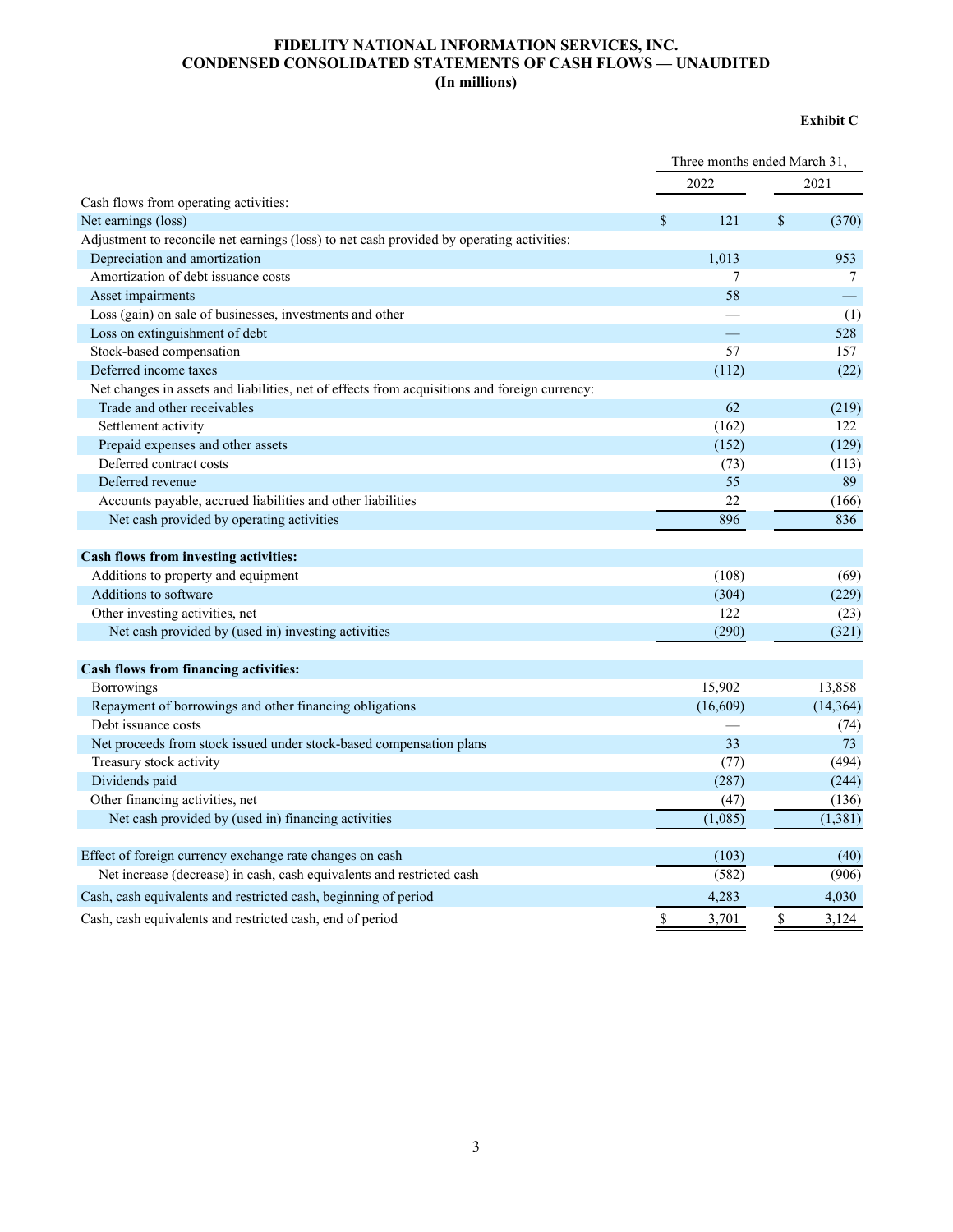# **FIDELITY NATIONAL INFORMATION SERVICES, INC. SUPPLEMENTAL NON-GAAP ORGANIC REVENUE GROWTH — UNAUDITED (In millions)**

#### **Exhibit D**

|                                 |   | Three months ended March 31, |     |      |   |          |                         |                 |              |    |      |         |        |  |  |  |
|---------------------------------|---|------------------------------|-----|------|---|----------|-------------------------|-----------------|--------------|----|------|---------|--------|--|--|--|
|                                 |   |                              |     | 2022 |   |          |                         |                 |              |    |      |         |        |  |  |  |
|                                 |   |                              |     |      |   | Constant |                         | Acquisition $&$ |              |    |      |         |        |  |  |  |
|                                 |   |                              |     |      |   | Currency | Divestiture<br>Adjusted |                 |              |    |      | Organic |        |  |  |  |
|                                 |   | Revenue                      |     | FX   |   | Revenue  |                         | Revenue         | Adjustment   |    | Base |         | Growth |  |  |  |
| <b>Merchant Solutions</b>       | S | 1,112                        | \$. | 12   | S | 1,124    | S                       | 966             | <sup>S</sup> | 12 | \$.  | 978     | 15 %   |  |  |  |
| <b>Banking Solutions</b>        |   | 1,645                        |     | 5    |   | 1,650    |                         | 1,540           |              |    |      | 1,540   | $7\%$  |  |  |  |
| <b>Capital Market Solutions</b> |   | 658                          |     | 5    |   | 663      |                         | 625             |              |    |      | 625     | $6\%$  |  |  |  |
| Corporate and Other             |   | 77                           |     |      |   | 78       |                         | 92              |              |    |      | 92      | N/A    |  |  |  |
| Total $(1)$                     |   | 3,492                        |     | 23   |   | 3,514    |                         | 3,223           | S            | 12 |      | 3,235   | $9\%$  |  |  |  |

Amounts in tables may not sum or calculate due to rounding.

(1) Total organic growth excludes Corporate and Other.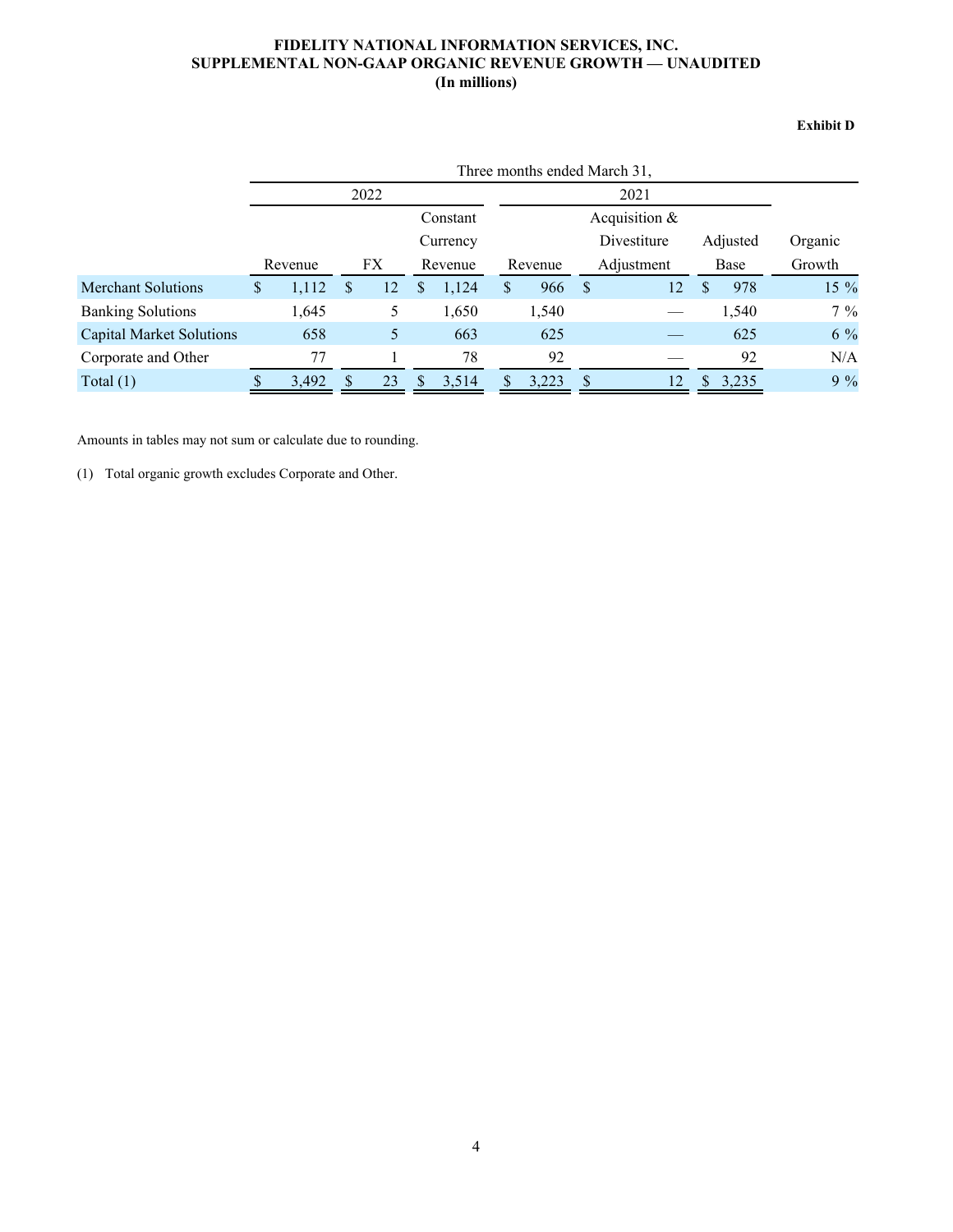#### **FIDELITY NATIONAL INFORMATION SERVICES, INC. SUPPLEMENTAL NON-GAAP CASH FLOW MEASURES — UNAUDITED (In millions)**

#### **Exhibit D (continued)**

|                                                 | Three months ended |  |                |  |  |  |  |  |
|-------------------------------------------------|--------------------|--|----------------|--|--|--|--|--|
|                                                 | March 31, 2022     |  | March 31, 2021 |  |  |  |  |  |
| Net cash provided by operating activities       | 896                |  | 836            |  |  |  |  |  |
| Non-GAAP adjustments:                           |                    |  |                |  |  |  |  |  |
| Acquisition, integration and other payments (1) | 136                |  | 117            |  |  |  |  |  |
| Settlement activity                             | 162                |  | (122)          |  |  |  |  |  |
| Adjusted cash flows from operations             | 1,194              |  | 831            |  |  |  |  |  |
| Capital expenditures (2)                        | (408)              |  | (275)          |  |  |  |  |  |
| Free cash flow                                  | 786                |  | 556            |  |  |  |  |  |

Free cash flow reflects adjusted cash flows from operations less capital expenditures (additions to property and equipment and additions to software, excluding capital spend related to the construction of our new headquarters). Free cash flow does not represent our residual cash flows available for discretionary expenditures, since we have mandatory debt service requirements and other non-discretionary expenditures that are not deducted from the measure.

- (1) Adjusted cash flows from operations and free cash flow for the three months ended March 31, 2022 and 2021 exclude cash payments for certain acquisition, integration and other costs (see Note 2 to Exhibit E), net of related tax impact. The related tax impact totaled \$24 million and \$20 million for the three months ended March 31, 2022 and 2021, respectively.
- (2) Capital expenditures for free cash flow exclude capital spend related to the construction of our new headquarters totaling \$4 million and \$23 million for the three months ended March 31, 2022 and 2021, respectively.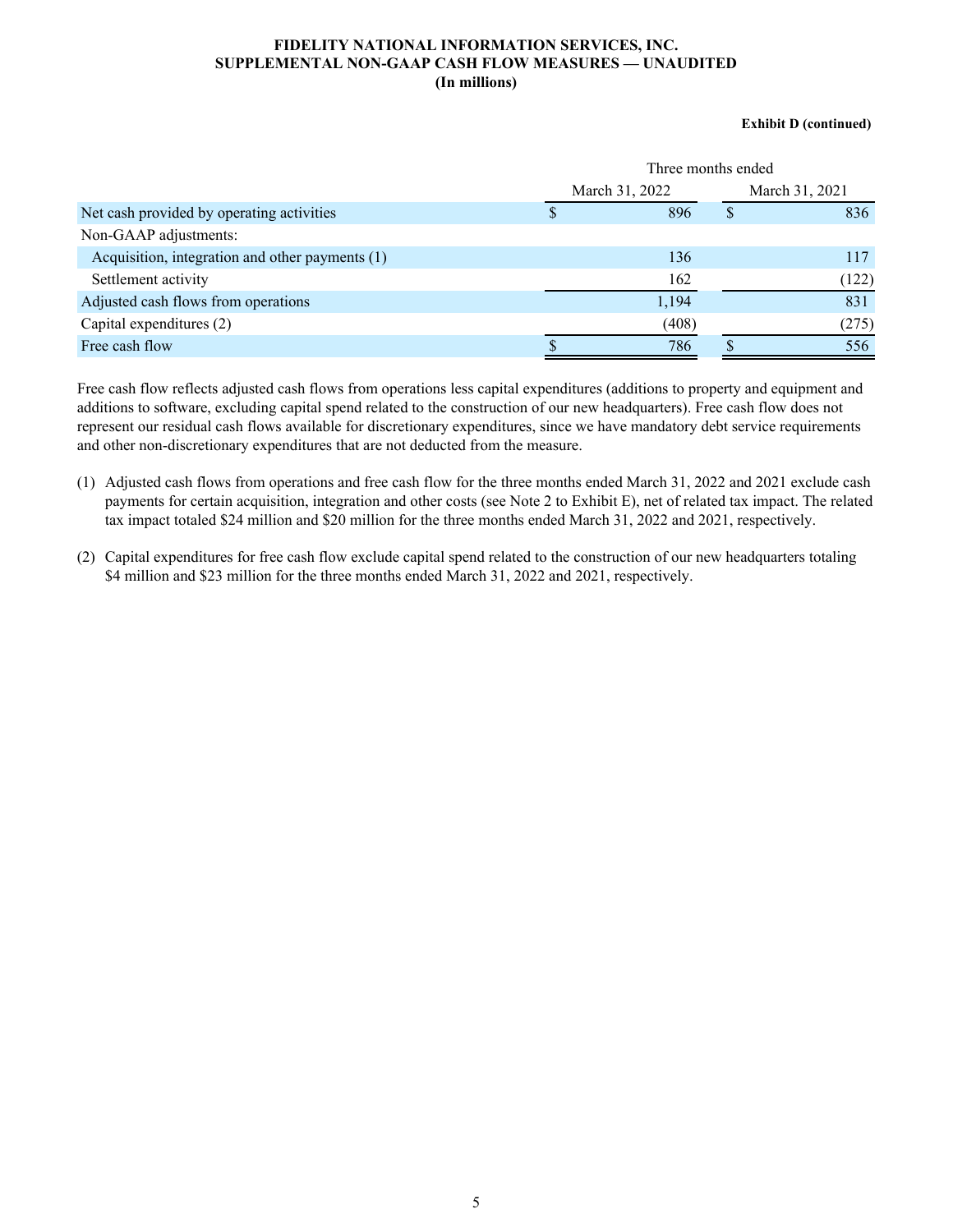# **FIDELITY NATIONAL INFORMATION SERVICES, INC. SUPPLEMENTAL GAAP TO NON-GAAP RECONCILIATIONS — UNAUDITED (In millions, except per share amounts)**

### **Exhibit E**

|                                                                           | Three months ended March 31, |       |               |       |  |  |  |
|---------------------------------------------------------------------------|------------------------------|-------|---------------|-------|--|--|--|
|                                                                           | 2022                         |       |               | 2021  |  |  |  |
| Net earnings (loss) attributable to FIS common stockholders               | S                            | 120   | <sup>\$</sup> | (373) |  |  |  |
| Provision (benefit) for income taxes                                      |                              | 54    |               | (97)  |  |  |  |
| Interest expense, net                                                     |                              | 43    |               | 74    |  |  |  |
| Other, net                                                                |                              | (60)  |               | 495   |  |  |  |
|                                                                           |                              |       |               |       |  |  |  |
| Operating income, as reported                                             |                              | 157   |               | 99    |  |  |  |
| Depreciation and amortization, excluding purchase accounting amortization |                              | 363   |               | 279   |  |  |  |
| Non-GAAP adjustments:                                                     |                              |       |               |       |  |  |  |
| Purchase accounting amortization (1)                                      |                              | 650   |               | 674   |  |  |  |
| Acquisition, integration and other costs (2)                              |                              | 190   |               | 256   |  |  |  |
| Asset impairments (3)                                                     |                              | 58    |               |       |  |  |  |
| <b>Adjusted EBITDA</b>                                                    |                              | 1,418 |               | 1,308 |  |  |  |

See Notes to Exhibit E.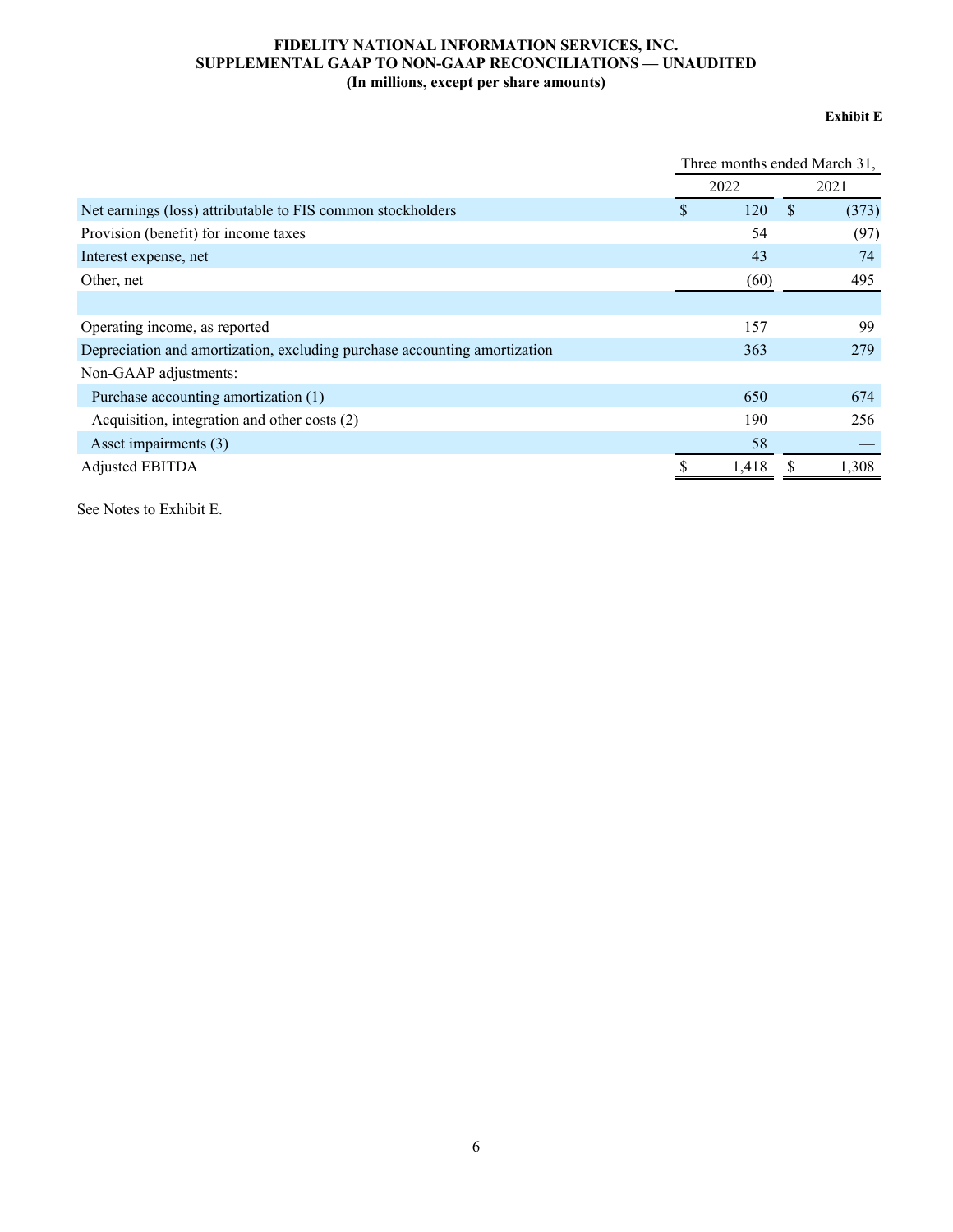# **FIDELITY NATIONAL INFORMATION SERVICES, INC. SUPPLEMENTAL GAAP TO NON-GAAP RECONCILIATIONS — UNAUDITED (In millions, except per share amounts)**

#### **Exhibit E (continued)**

|                                                                                  | Three months ended March 31, |        |              |              |  |  |  |  |  |
|----------------------------------------------------------------------------------|------------------------------|--------|--------------|--------------|--|--|--|--|--|
|                                                                                  | 2022                         | 2021   |              |              |  |  |  |  |  |
| Earnings (loss) before income taxes and equity method investment earnings (loss) |                              | 175    | $\mathbf{s}$ | (468)        |  |  |  |  |  |
| (Provision) benefit for income taxes                                             |                              | (54)   |              | 97           |  |  |  |  |  |
| Equity method investment earnings (loss)                                         |                              |        |              | $\mathbf{1}$ |  |  |  |  |  |
| Net (earnings) loss attributable to noncontrolling interest                      |                              | (1)    |              | (3)          |  |  |  |  |  |
| Net earnings (loss) attributable to FIS common stockholders                      |                              | 120    |              | (373)        |  |  |  |  |  |
| Non-GAAP adjustments:                                                            |                              |        |              |              |  |  |  |  |  |
| Purchase accounting amortization (1)                                             |                              | 650    |              | 674          |  |  |  |  |  |
| Acquisition, integration and other costs (2)                                     |                              | 242    |              | 256          |  |  |  |  |  |
| Asset impairments (3)                                                            |                              | 58     |              |              |  |  |  |  |  |
| Non-operating (income) expense (4)                                               |                              | (61)   |              | 493          |  |  |  |  |  |
| Equity method investment (earnings) loss (5)                                     |                              |        |              | (1)          |  |  |  |  |  |
| (Provision) benefit for income taxes on non-GAAP adjustments                     |                              | (105)  |              | (235)        |  |  |  |  |  |
| Total non-GAAP adjustments                                                       |                              | 784    |              | 1,187        |  |  |  |  |  |
| Adjusted net earnings                                                            |                              | 904    | \$           | 814          |  |  |  |  |  |
|                                                                                  |                              |        |              |              |  |  |  |  |  |
| Net earnings (loss) per share-diluted attributable to FIS common stockholders    | \$                           | 0.20   | \$           | (0.60)       |  |  |  |  |  |
| Non-GAAP adjustments:                                                            |                              |        |              |              |  |  |  |  |  |
| Purchase accounting amortization (1)                                             |                              | 1.06   |              | 1.08         |  |  |  |  |  |
| Acquisition, integration and other costs (2)                                     |                              | 0.39   |              | 0.41         |  |  |  |  |  |
| Asset impairments (3)                                                            |                              | 0.09   |              |              |  |  |  |  |  |
| Non-operating (income) expense (4)                                               |                              | (0.10) |              | 0.79         |  |  |  |  |  |
| Equity method investment (earnings) loss (5)                                     |                              |        |              |              |  |  |  |  |  |
| (Provision) benefit for income taxes on non-GAAP adjustments                     |                              | (0.17) |              | (0.38)       |  |  |  |  |  |
| Adjusted net earnings per share-diluted attributable to FIS common stockholders  | S                            | 1.47   | S            | 1.30         |  |  |  |  |  |
| Weighted average shares outstanding-diluted (6)                                  |                              | 614    |              | 626          |  |  |  |  |  |

Amounts in table may not sum or calculate due to rounding.

See Notes to Exhibit E.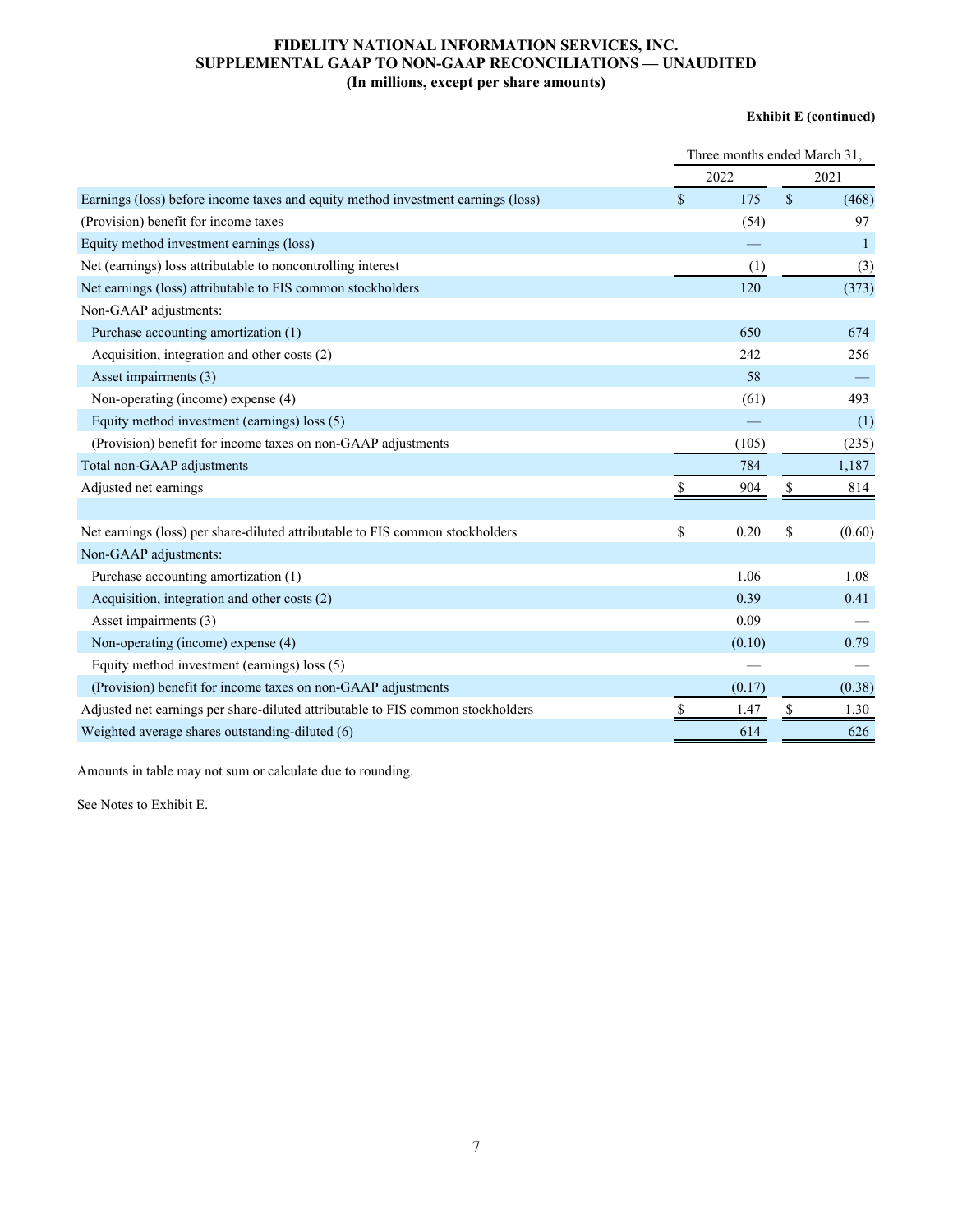#### **FIDELITY NATIONAL INFORMATION SERVICES, INC. SUPPLEMENTAL GAAP TO NON-GAAP RECONCILIATIONS — UNAUDITED (In millions, except per share amounts)**

#### **Exhibit E (continued)**

### **Notes to Unaudited - Supplemental GAAP to Non-GAAP Reconciliations for the three months ended March 31, 2022 and 2021.**

The adjustments are as follows:

- (1) This item represents purchase price amortization expense on all intangible assets acquired through various Company acquisitions, including customer relationships, contract value, technology assets, trademarks and trade names. For the three months ended March 31, 2022, this item also includes \$26 million of incremental amortization expense associated with shortened estimated useful lives and accelerated amortization methods for certain acquired software driven by the Company's platform modernization. Our platform modernization focuses on accelerating the modernization of our strategic applications and sunsetting of our redundant platforms and creating a componentized cloud-native set of capabilities that can be consumed by clients as end-to-end business applications or as individual components. The Company has excluded the impact of purchase price amortization expense as such amounts can be significantly impacted by the timing and/or size of acquisitions. Although the Company excludes these amounts from its non-GAAP expenses, the Company believes that it is important for investors to understand that such intangible assets contribute to revenue generation. Amortization of assets that relate to past acquisitions will recur in future periods until such assets have been fully amortized. Any future acquisitions may result in the amortization of future assets.
- (2) This item represents acquisition and integration costs primarily related to the acquisition of Worldpay as well as certain other costs, including \$80 million for the three months ended March 31, 2022, primarily associated with the Company's platform modernization described in Note (1). For the three months ended March 31, 2021, this item also includes \$104 million in accelerated stock compensation expense to reflect the impact of establishing a Qualified Retirement Equity Program that modified unvested equity awards outstanding at January 1, 2021, as well as \$15 million related to data center consolidation activities. The Company also recorded charges directly related to COVID-19 of \$9 million for the three months ended March 31, 2021. For purposes of calculating Adjusted net earnings, this item includes \$52 million of incremental amortization expense for the three months ended March 31, 2022, associated with shortened estimated useful lives and accelerated amortization methods for certain software and deferred contract cost assets driven by the Company's platform modernization described in Note (1). This \$52 million item is included in the Depreciation and amortization, excluding purchase accounting amortization line item within the Adjusted EBITDA reconciliation.
- (3) For the three months ended March 31, 2022, this item primarily represents impairment of real estate-related assets as a result of office space reductions.
- (4) Non-operating (income) expense primarily consists of other income and expense items outside of the Company's operating activities, including fair value adjustments on certain non-operating assets and liabilities and foreign currency transaction remeasurement gains and losses. For the three months ended March 31, 2022, this item includes net gains on equity security investments without readily determinable fair values of \$41 million. For the three months ended March 31, 2021, this item includes a loss on extinguishment of debt of approximately \$528 million relating to tender premiums, make-whole amounts, and fees; the write-off of unamortized bond discounts and debt issuance costs; and losses on related derivative instruments.
- (5) This item represents our equity method investment earnings or loss and was predominantly due to our equity ownership interest in Cardinal Holdings, LP, which was sold on April 29, 2021.
- (6) For the three months ended March 31, 2021, Adjusted net earnings is a gain, while the corresponding GAAP amount for the period is a loss. As a result, in calculating Adjusted net earnings per share-diluted for this period, the weighted average shares outstanding-diluted amount of approximately 626 million shares used in the calculation includes approximately 5 million shares that in accordance with GAAP are excluded from the calculation of the GAAP Net loss per share-diluted for the period, due to their anti-dilutive impact.